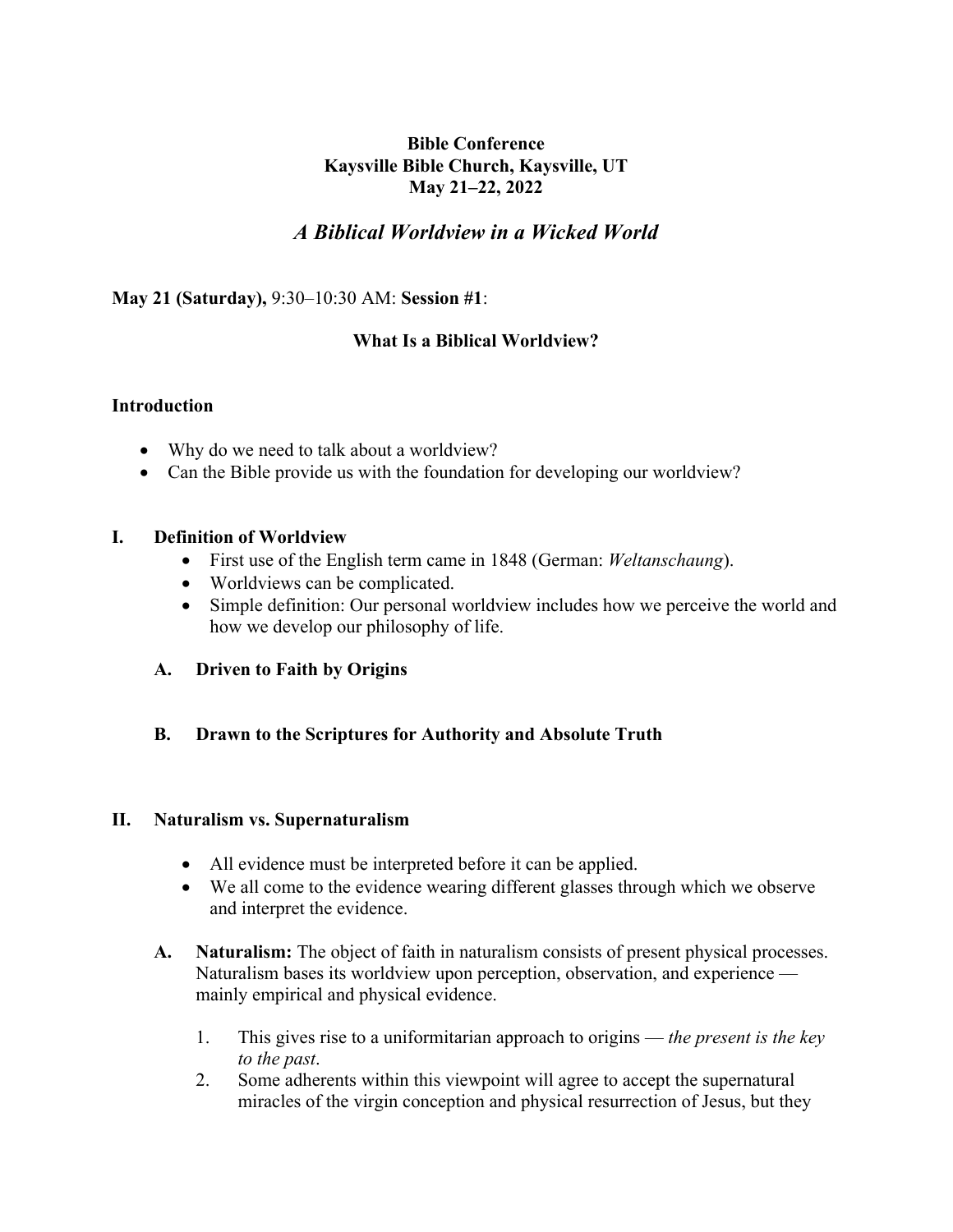resist making anything else miraculous, since miracles do not exist in their worldview.

- 3. Secular scientists interpret the empirical evidence through the lens of naturalism. Richard Dawkins: "Darwin made it possible to be an intellectually fulfilled atheist."<sup>1</sup>
- **B. Supernaturalism:** The object of faith for the supernaturalist's worldview is God Himself.

Two different types of supernaturalism reveal themselves in how we deal with the Bible:

- 1. The view that takes the Bible as purely a religious and spiritual book devoid of any historical accuracy, because it and its writers are considered to be prescientific.
- 2. The view that takes the Bible as God's inerrant Word characterized by total accuracy in matters of history and reality. This gives rise to a fully biblical approach to origins — *the past is the key to the present*.

## **III. The Bible**

**A. Cognitive Distance** 

# **B. Conscious Disobedience**

## **C. Concrete Documentation**

Essentially, one's treatment of Scripture depends upon their overall philosophy regarding spiritual authority. Pache identifies three different forms:<sup>2</sup>

- (1) the authority of the Lord *and* His written revelation,
- (2) the authority of the church *and* its "infallible pope(s)," and
- (3) the authority of human reason *and* its self-styled sovereignty.

<sup>1</sup> Richard Dawkins, *The Blind Watchmaker* (New York: Norton, 1987), 6.

<sup>2</sup> René Pache, *The Inspiration and Authority of Scripture*, trans. by Helen I. Needham (Chicago: Moody Press, 1969), 132.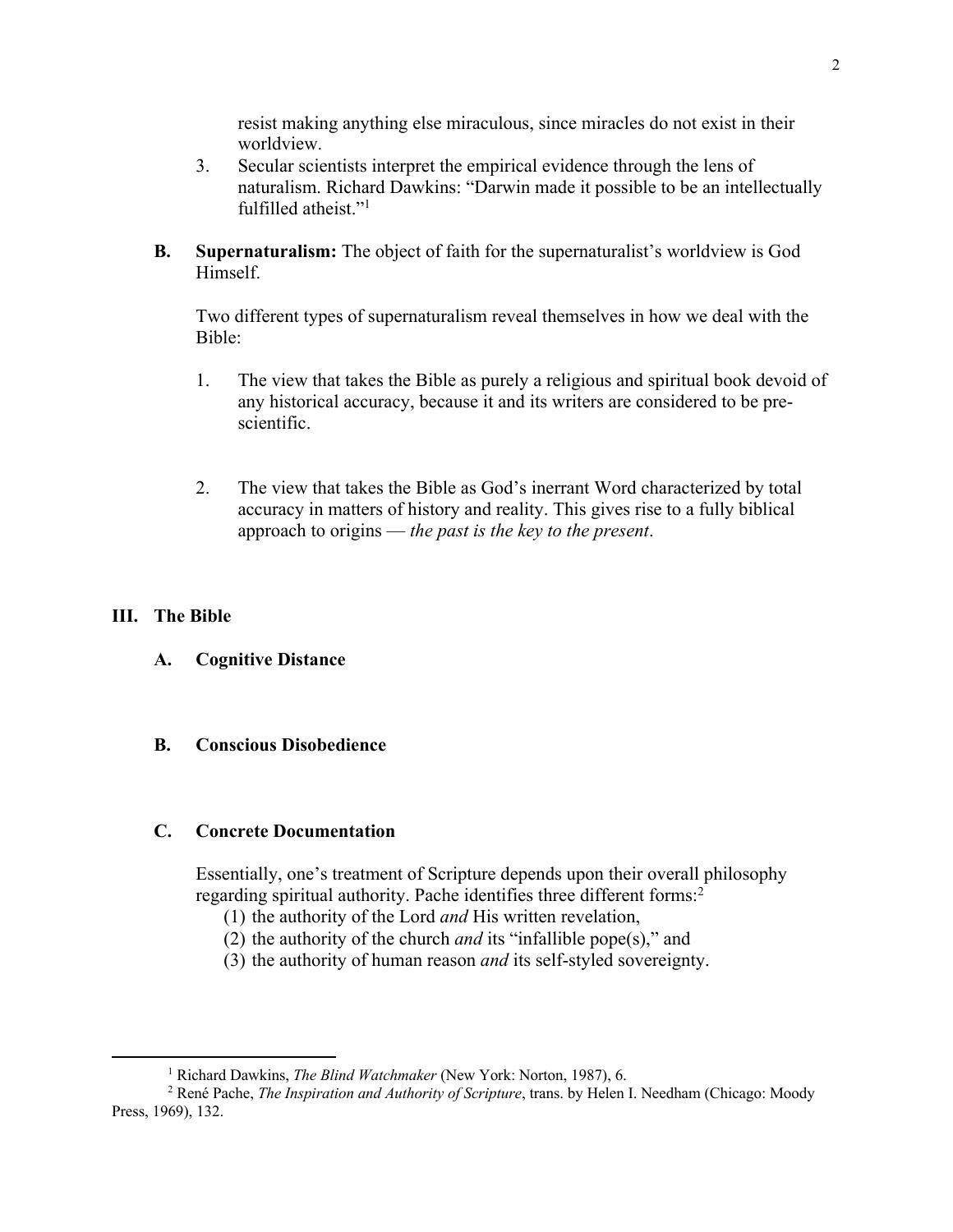## **D. Critical Dissent**

### **E. Conflicting Doctrines**

- Each of the topics addressed in Genesis 1–11 possesses sufficient significance to impact many other teachings in Scripture.
- Our understanding of Genesis 1–11 can affect even how we interpret the teachings of Jesus and the apostles in the NT.

## **IV. Created in God's Image**

### **A. The Divine Image (Genesis 1:26–27)**

- 1. What it is not.
- 2. What it is.

### **B. The Designed Relationship**

- 1. Filling the earth requires two genders—thus God provided the woman for the man (Genesis 1:27–28; 2:18–23).
- 2. The union of man and woman involved the establishment of the institution of marriage (Genesis 2:24–25; Mark 10:6–9).

## **C. The Destined Coregency (Genesis 1:26b)**

- 1. God confirmed the ruling role of mankind at the close of the Flood (Genesis 9:2).
- 2. God affirmed mankind's position again in the time of David (Psalm 8:3–8).

# **V. Original Sin**

One of the most significant areas of difference between the biblical and secular viewpoints involves the doctrine of the Fall and sin, especially original sin.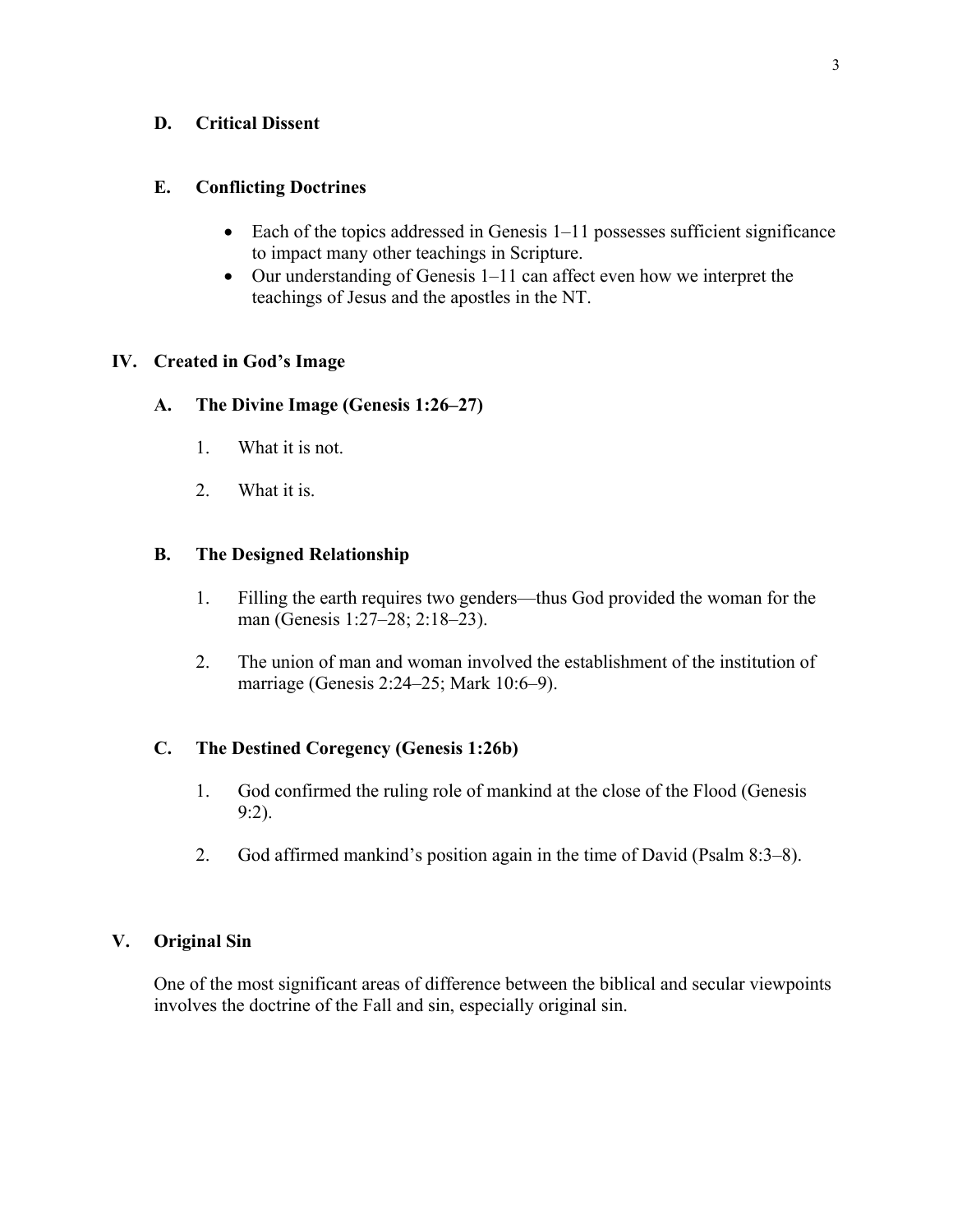#### **A. Conflict with the Bible**

- In the realm of the doctrine of original sin evolutionary biology, evolutionary psychology, and behavioral genetics attribute sinful behaviors to genetic adaptation for survival (heritage  $+$  environment).
- The Bible's key message involves the doctrine of redemption/salvation through Jesus Christ.
- However, if sin is not sin, but merely natural behavior, where is the need of a Savior?
- If "sin" is a purely biological matter, then there is no room for human freedom or responsibility.

## **B. Conflict with Christ**

• If Jesus had a human father, He would be a sinner by nature.

# **VI. Resolving Conflicting Worldviews**

- **A. Options:** How should Christians react to the growing dominance of the evolutionary worldview?
	- 1. Hard concordism seeking to harmonize both worldviews, even if it means reinterpreting Scripture and revising our theology at the expense of biblical inerrancy and biblical authority.
	- 2. Yield control to secular science. A word of warning here: "Theology married to science in one generation will be widowed in the next."3 Science changes.
	- 3. Maintain a consistent view of biblical authority and inerrancy.
- **B. Objectivity:** We must approach the conflict by addressing each particular issue on a case-by-case basis.
- **C. Optimism:** In truth, the Bible and objectively pursued scientific method will ultimately harmonize — at least in part.

# **Conclusion**

• Everyone has a worldview.

<sup>&</sup>lt;sup>3</sup> Hans Madueme, "The Most Vulnerable Part of the Whole Christian Account': Original Sin and Modern Science," in *Adam, the Fall, and Original Sin*, ed. by Hans Madueme and Michael Reeves (Grand Rapids: Baker Academic, 2014), 240.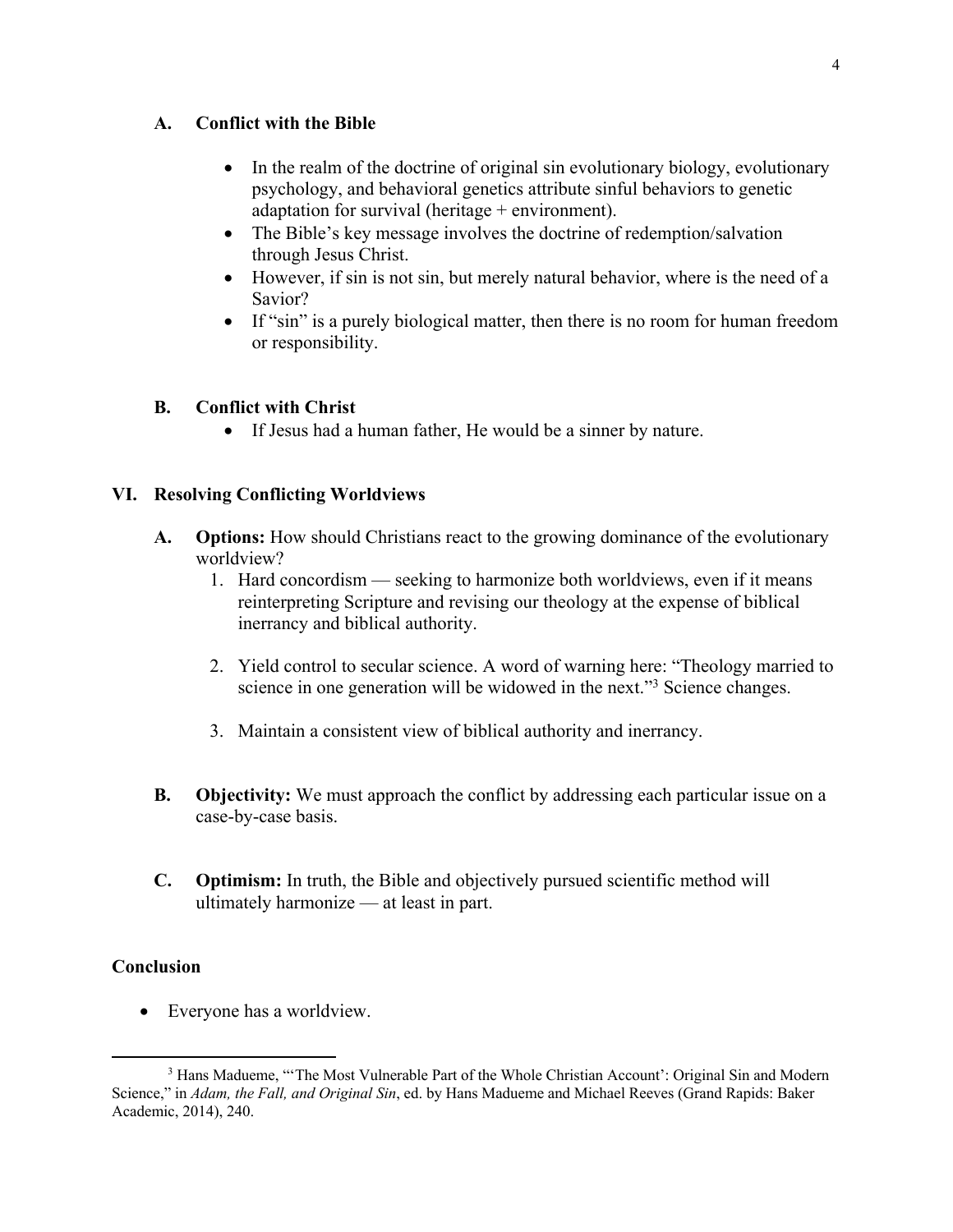- Each must choose between naturalism and supernaturalism as part of their worldview.
- The authority of Scripture remains a critical issue for developing one's worldview.
- When it comes to the doctrine of original sin, we need to establish biblically, as well as scientifically, the factors that are truly biological.
- We should approach conflicting worldviews with objectivity and optimism.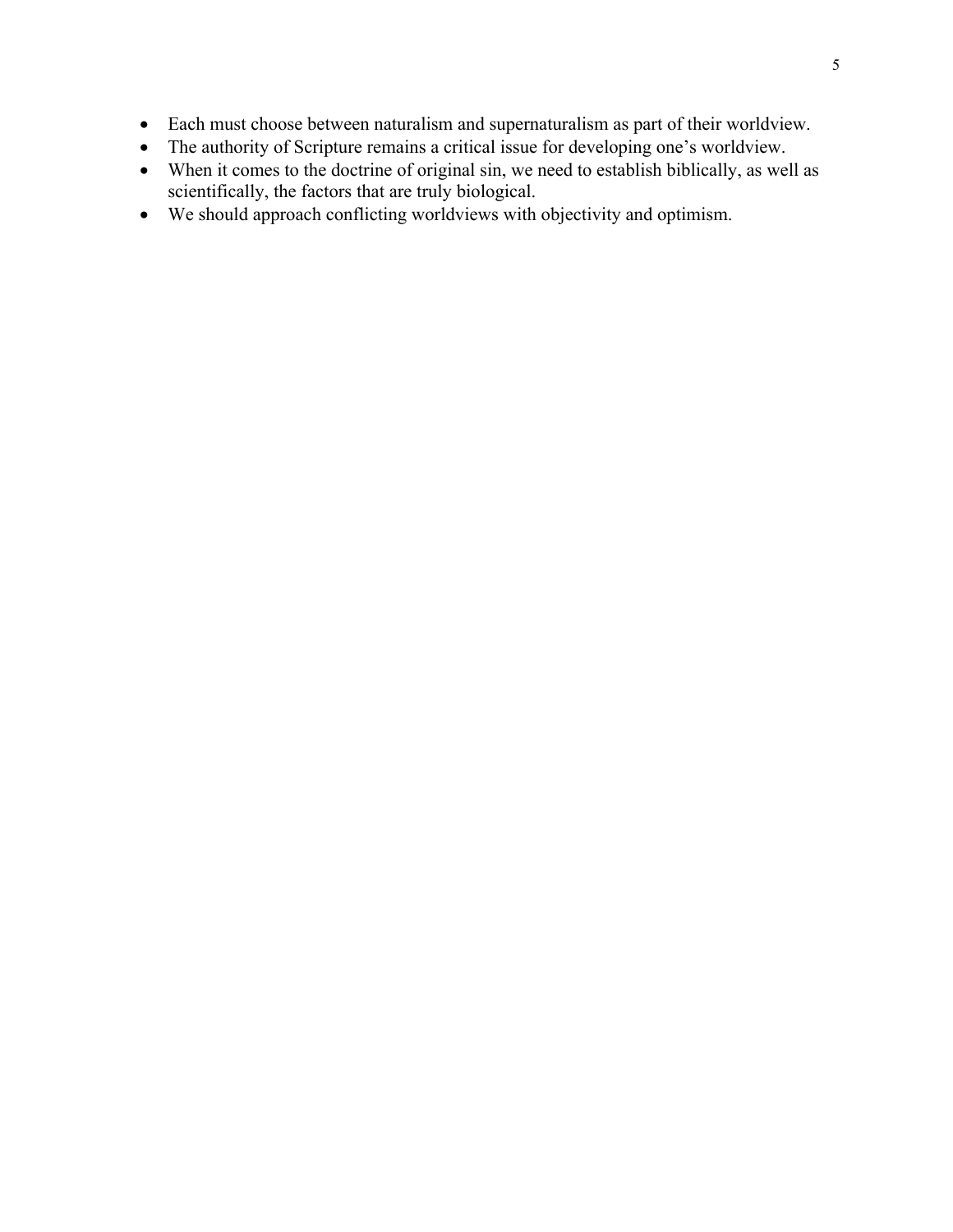#### **May 21 (Saturday),** 11:00 AM–12:00 PM: **Session #2**:

# **How Does My Worldview Affect My Faith? Matthew 5**

### **Introduction**

- When Jesus spoke to His disciples in the Sermon on the Mount, He spoke about what true godliness looked like.
- Claiming that we have faith is quite different from living by faith.
- Living by faith requires a long discipleship under Jesus' teaching that lives out what He teaches.
- The Sermon on the Mount reveals the worldview Jesus Himself stated we should have.

# **I. Jesus' Worldview Revealed in the Beatitudes (vv. 3–12)**

The Beatitudes establish our Lord's spiritual standards and expectations for us. These teachings present a radical reversal of the world's values.

A. Three Beatitudes regarding a disciple's humility (vv. 3–5)

- 1. "poor in spirit"  $(v. 3)$
- 2. "mourn" (v. 4)

See Romans 12:15 and 2 Corinthians 1:3–7.

- 3. "meek" (v. 5; 4x in NT: Matthew 5:5; 11:29; 21:5; 1 Peter 3:4)
- B. Two Beatitudes regarding a disciple's active spirituality (vv. 6–7)
	- 1. "hunger and thirst for righteousness" (v. 6)
	- 2. "merciful" (v.  $7 =$  "being concerned about people in their need; sympathetic, compassionate; 2x in NT, see Hebrews 2:17)
- C. Three Beatitudes regarding a disciple's cultural interactions (vv. 8–12) 1. "pure in heart" (v. 8); compare Psalm 24:4
	- 2. "peacemakers"  $(v. 9$  = peace makers, not peace keepers)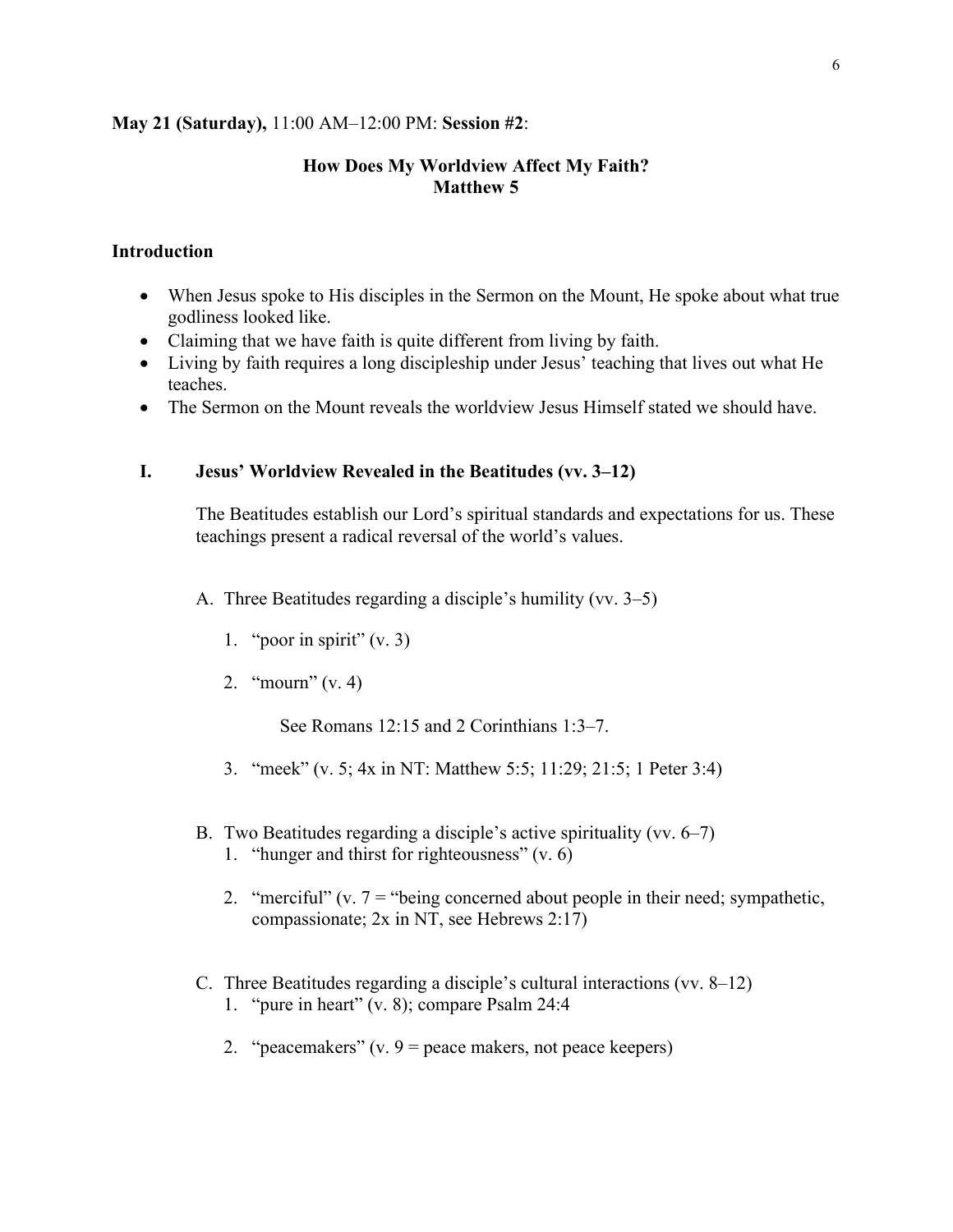3. "persecuted for righteousness' sake" (vv. 10–12)

# **II. Jesus' Worldview Revealed in the Law (vv. 17–48)**

- A. Jesus Came to Fulfill the Law (vv. 17–20)
	- 1. The Law will be fulfilled (vv. 17–18)
	- 2. Obeying the Law vs. disobeying the Law (v. 19)
	- 3. The need for righteousness (v. 20)
- B. Jesus Focused on Internal Obedience (vv. 21–48)
	- 1. The Value of Life (vv. 21–26; Exodus 20:13; Genesis 9:5–6)
	- 2. The Sanctity of Marriage (vv. 27–32)
		- a. Adultery (vv. 27–30; Exodus 20:14)
		- b. Divorce (vv. 31–32; Deuteronomy 24:1–4)
	- 3. The Integrity of Words (vv. 33–37)
	- 4. The Response to Evil People (vv. 38–48)
		- a. Retaliation (vv. 38–42)
		- b. Love (vv. 43–48)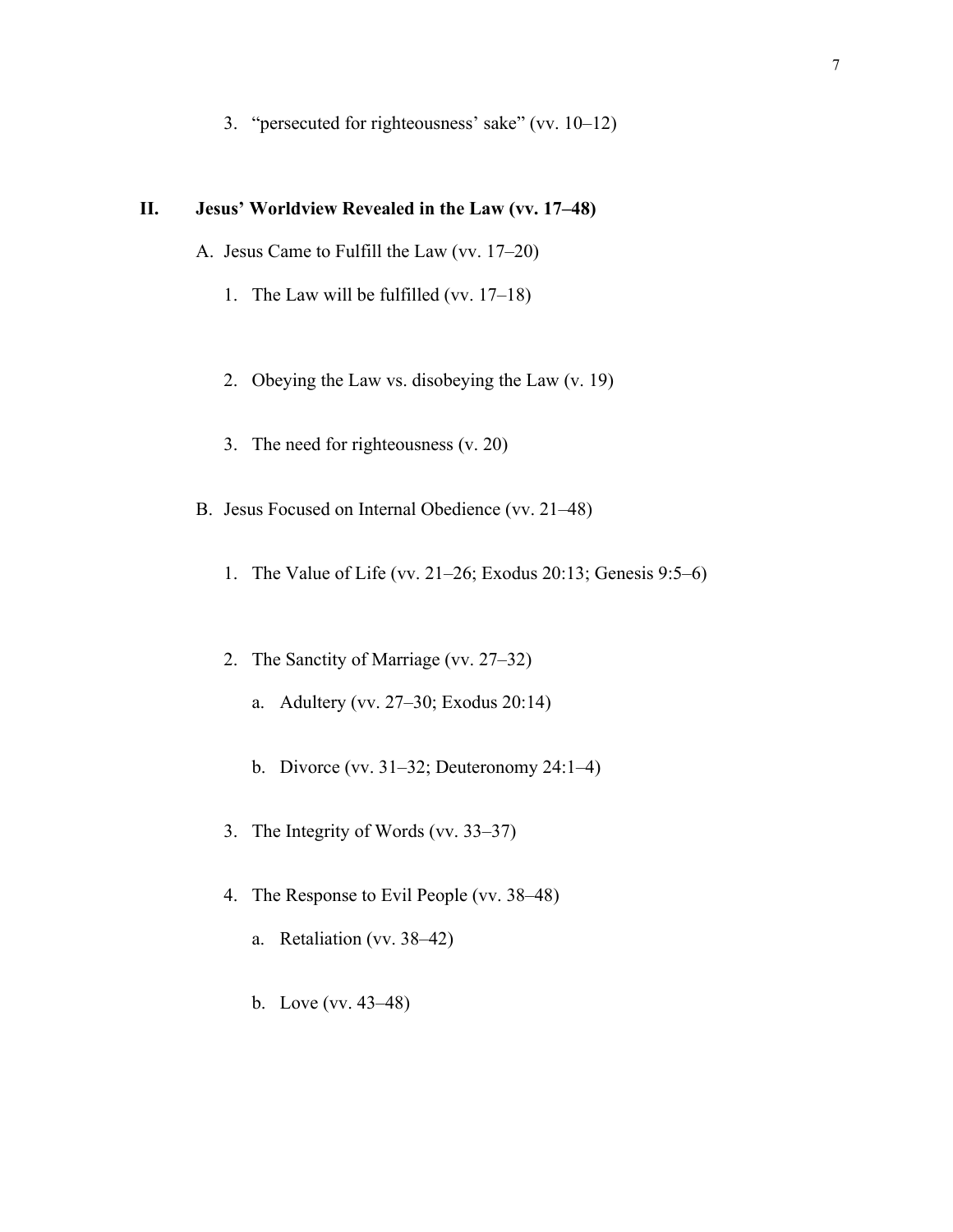# **Conclusion**

- The Beatitudes present a radical reversal of the world's values God's values differ from the world's values.
- Jesus' worldview stands firmly on the Hebrew Scriptures.
- The Word of God must be obeyed.
- Our internal obedience is just as important as our external obedience to the Scriptures.
- The law of Moses sets specific standards of morality and ethics.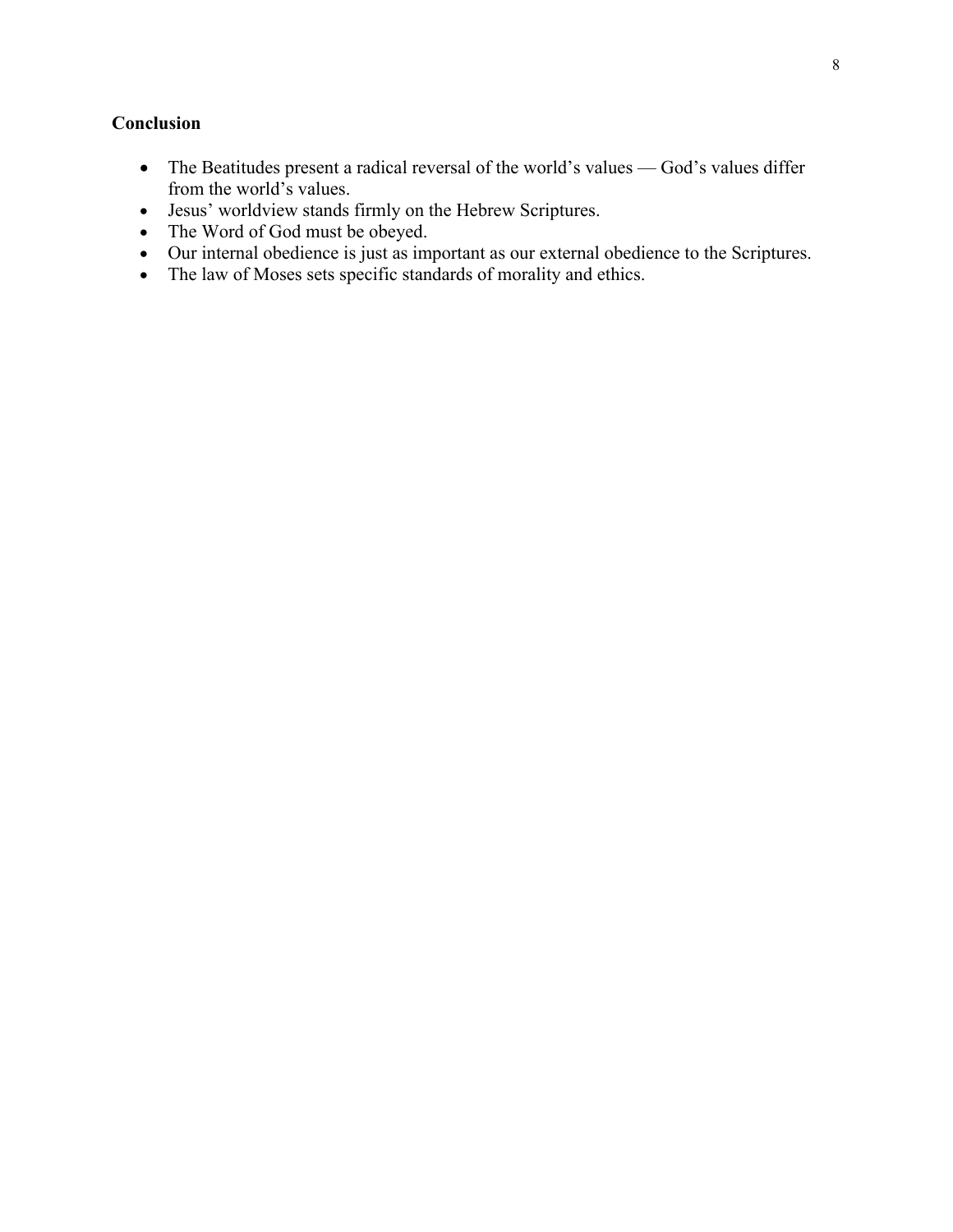#### **May 22 (Sunday),** 9:30–10:30 AM: **Session #3**:

# **The World's Wicked Worldview 1 Corinthians 1:18–31**

#### **Introduction**

- Biblically, two worldviews vie for supremacy.
- Postmodernism's positives:<sup>4</sup>
	- $\circ$  It challenged modernism (naturalistic humanism) as the highest worldview.
	- o It produced skepticism about the efficacy and inerrancy of human reason.
	- o Science cannot claim exclusive ownership of objectivity and certainty.
	- o Postmodernism exposed the influence of our culture in developing our worldview.
- Postmodernism's negatives:
	- o Denial of all objective truth.
	- o Elimination of all ultimate values.

#### **I. The Foolishness of the World's Wisdom (vv. 18–25)**

- A. The Powerful Message (vv. 18–19)
	- 1. The message of the cross is "moronic" to the world (v. 18a).
	- 2. The message of the cross is "the power of God" to the saved (v. 18b).
	- 3. The basis for these declarations occurs in Isaiah 29:14 (v. 19).
- B. The "Foolish" Message (vv. 20–21)
	- 1. Paul's rhetorical questions (v. 20)
		- a. Where is the wise?
		- b. Where is the scribe?
		- c. Where is the "debater" of this age?
		- d. Hasn't God made this world's wisdom "moronic"?
	- 2. Transitory human wisdom vs. the eternal God (v. 21)
		- a. Contrasting wisdoms
		- b. God's pleasure/will to use "moronic" (μωρία) preaching to save those who believe — see v. 18

<sup>4</sup> W. Gary Phillips, William E. Brown, and John Stonestreet, *Making Sense of Your World: A Biblical Worldview*, 2nd ed. (Salem, WI: Sheffield, 2008), 84.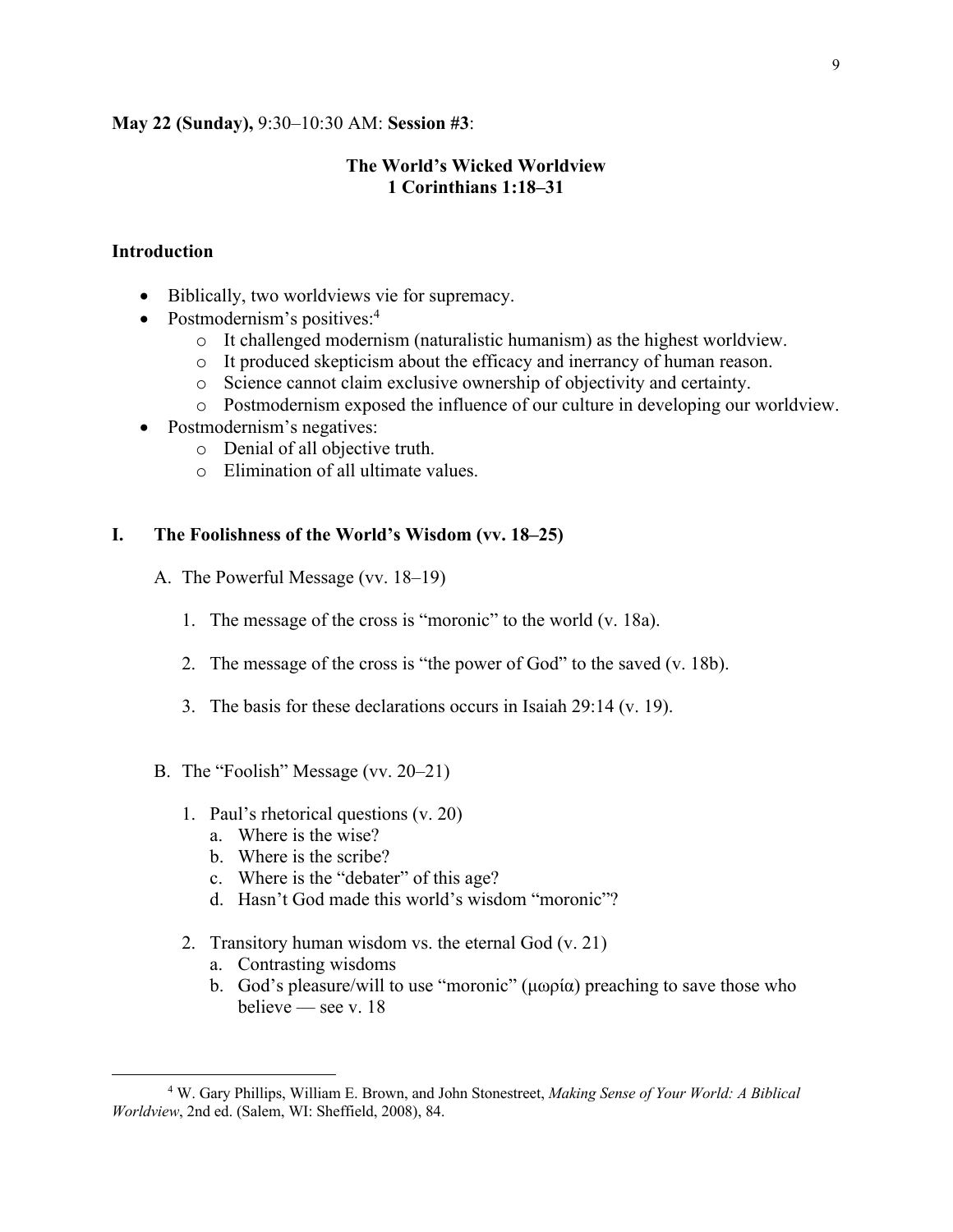- C. The Cross-centered Message (vv. 22–24)
	- 1. Two contrasting cultures (v. 22)
	- 2. A very different worldview the Christian gospel "Christ crucified" (vv. 23–24) a. For the Jews: "a stumbling block" (23a)
		- b. For the Gentiles/Greeks: "foolishness" (23b)
		- c. For the Christians: "Christ the power of God and the wisdom of God" (24)
- D. The Superior Message (v. 25)
	- 1. Superior knowledge/wisdom (25a) humanism vs. theism
	- 2. Superior power/strength (25b) naturalism vs. supernaturalism

### **II. The Focus of the Lord's Wisdom (vv. 26–31)**

- 1. Called in grace (v. 26)
	- a. Look at ourselves.
	- b. Ours is a calling of grace unmerited divine favor.
- 2. Chosen by God (vv. 27–29) 3x ἐξελέξατο ὁ θεός
	- a. **God chose** the foolish to put the wise to shame (27a)
	- b. **God chose** the weak to put the mighty to shame (27b)
	- c. **God chose** the base "not of noble birth") and despised (no merit or worth, being beneath one's consideration, and of no significance, thus worthy of maltreatment) — to bring the status quo ("the things that are") to nothing  $(28)$
	- d. He chose these to remove boasting  $(29)$
- B. Our Christ-centeredness (vv. 30–31)
	- 1. What Christ became (v. 30)
		- Wisdom
		- Righteousness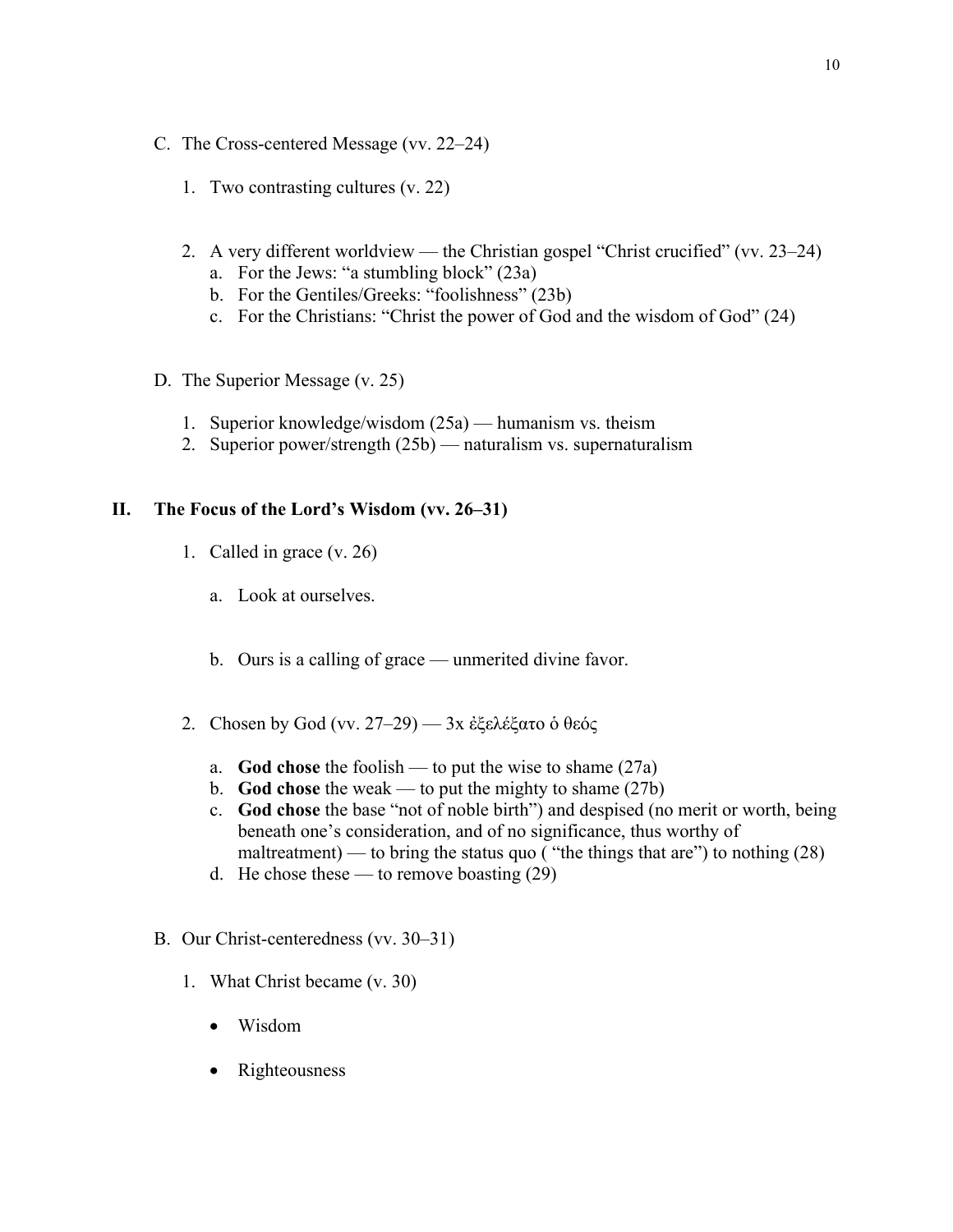- Sanctification
- Redemption
- 2. What Christ receives: Glory because we cannot boast (v. 31)

# **Conclusion**

- The Christian worldview has its basis in the message of the gospel concerning Jesus Christ.
- The Christian worldview is cross-centered.
- The Christian worldview is counter-cultural.
- The Christian worldview is God-centered, not man-centered.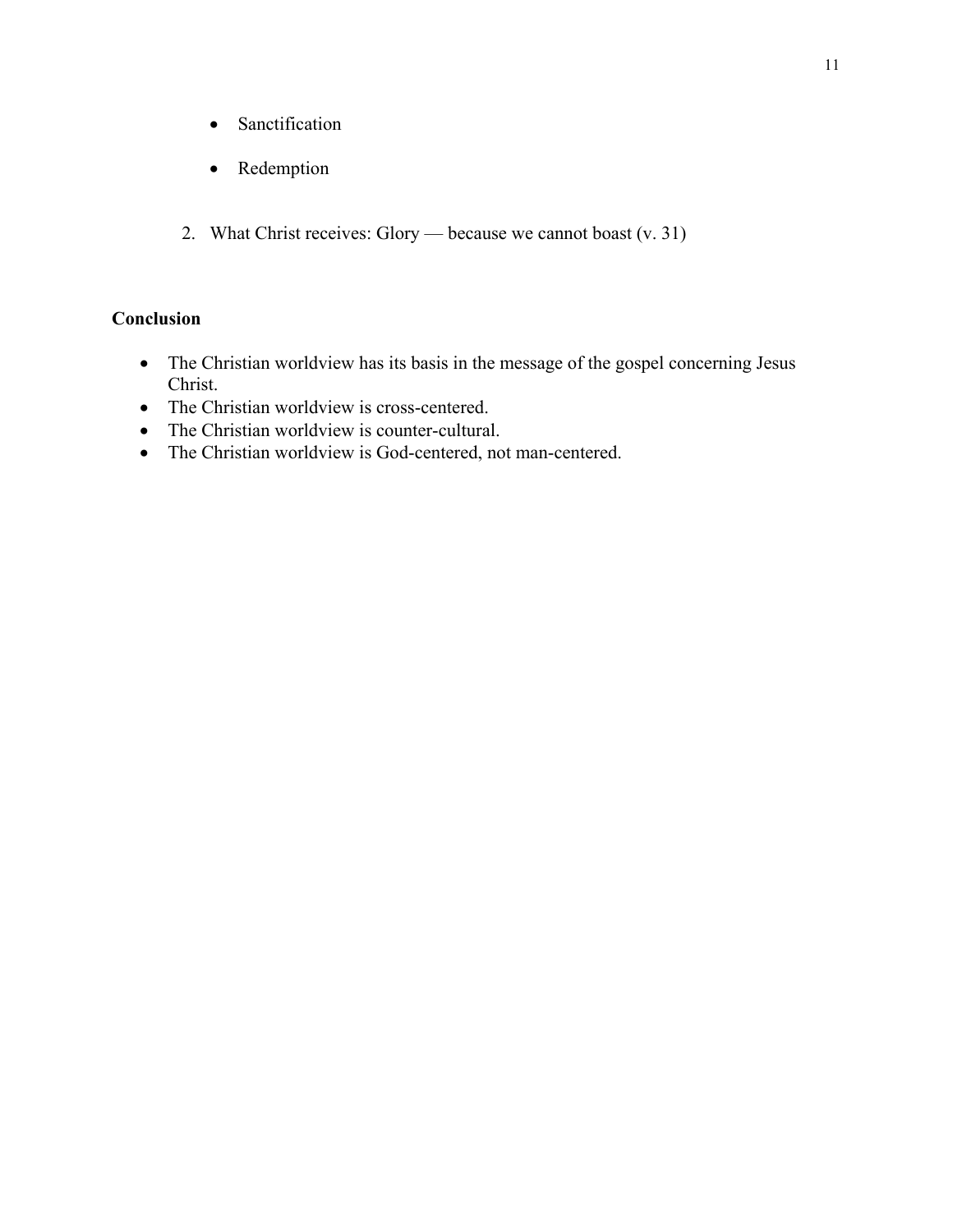# **May 22 (Sunday),** 11:00 AM–12:00 PM: **Session #4**:

# **The Believer's Faith-Driven Worldview**

# **Introduction**

- We should live all our life in accord with biblical principles.
- The Bible teaches that truth is objective not subjective or relative.
- A Christian/biblical worldview includes:<sup>5</sup>
	- 1. Jesus Christ lived a sinless life.
	- 2. God is the all-powerful and all-knowing Creator of the universe and He still rules it today.
	- 3. Salvation is a gift from God and cannot be earned.
	- 4. Satan is real.
	- 5. Christians have a responsibility to share their faith in Christ with other people.
	- 6. The Bible is accurate in all of its teachings.

# **I. Staying Focused on Christ**

- A. Christ's Teaching Instructs Us How to Live (Matthew 5)
- B. Christ's Gospel Distinguishes Our Worldview from Other Worldviews (1 Corinthians 1:18–31)

# **II. Thinking Rightly about God**

- A. God Is Our Creator (Genesis 1)
- B. God Is Our Lord (Psalm 8)

<sup>5</sup> Tim Challies, *The Discipline of Spiritual Discernment* (Wheaton, IL: Crossway Books, 2007), 44.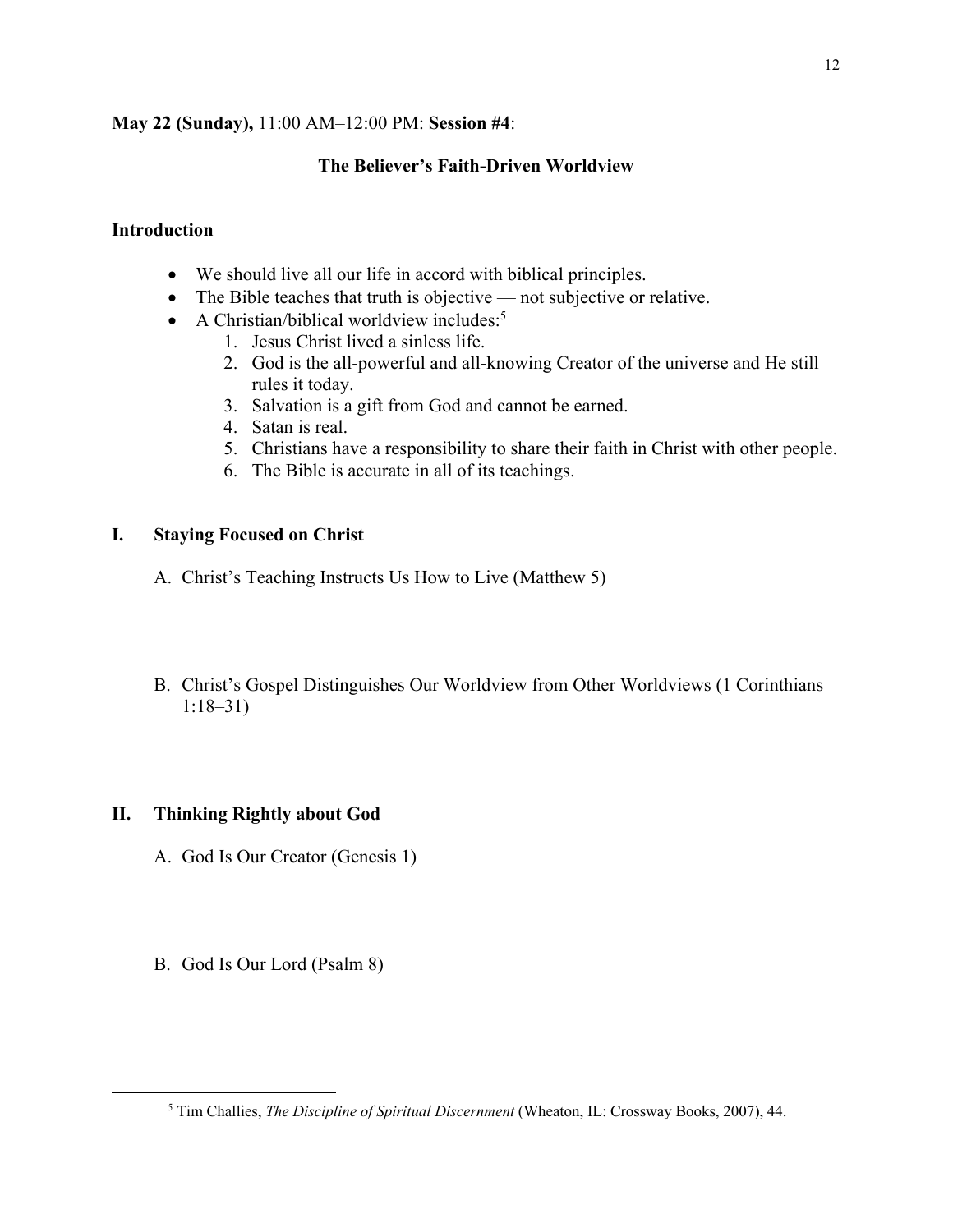C. Fearing God Is Our Wisdom and Knowledge (Job 28:28; Proverbs 1:7)

#### **III. Emphasizing God's Gift of Salvation**

A. Christians Have Experienced Salvation (Romans 10:5–13; Ephesians 1:13–14)

B. Salvation Can Be Obtained Only through Christ (Acts 4:12)

- C. Salvation Comes Only by Means of the Gospel (Romans 1:16; 2 Timothy 3:15)
- D. Christians Must Take the Gospel of All Peoples (Matthew 28:18–20)

## **IV. Recognizing the Reality of Satan**

- A. Evil Is a Reality in the World (Genesis 3)
- B. Satan Opposes the Work of God and the People of God (Zechariah 3; Job 1–2; 1 Peter 5:8)

# **V. Standing on the Foundation of Biblical Accuracy**

A. Biblical Truth Matters (John 8:32, 44; 14:6; 15:26; 16:13; 17:17; 2 Timothy 2:15)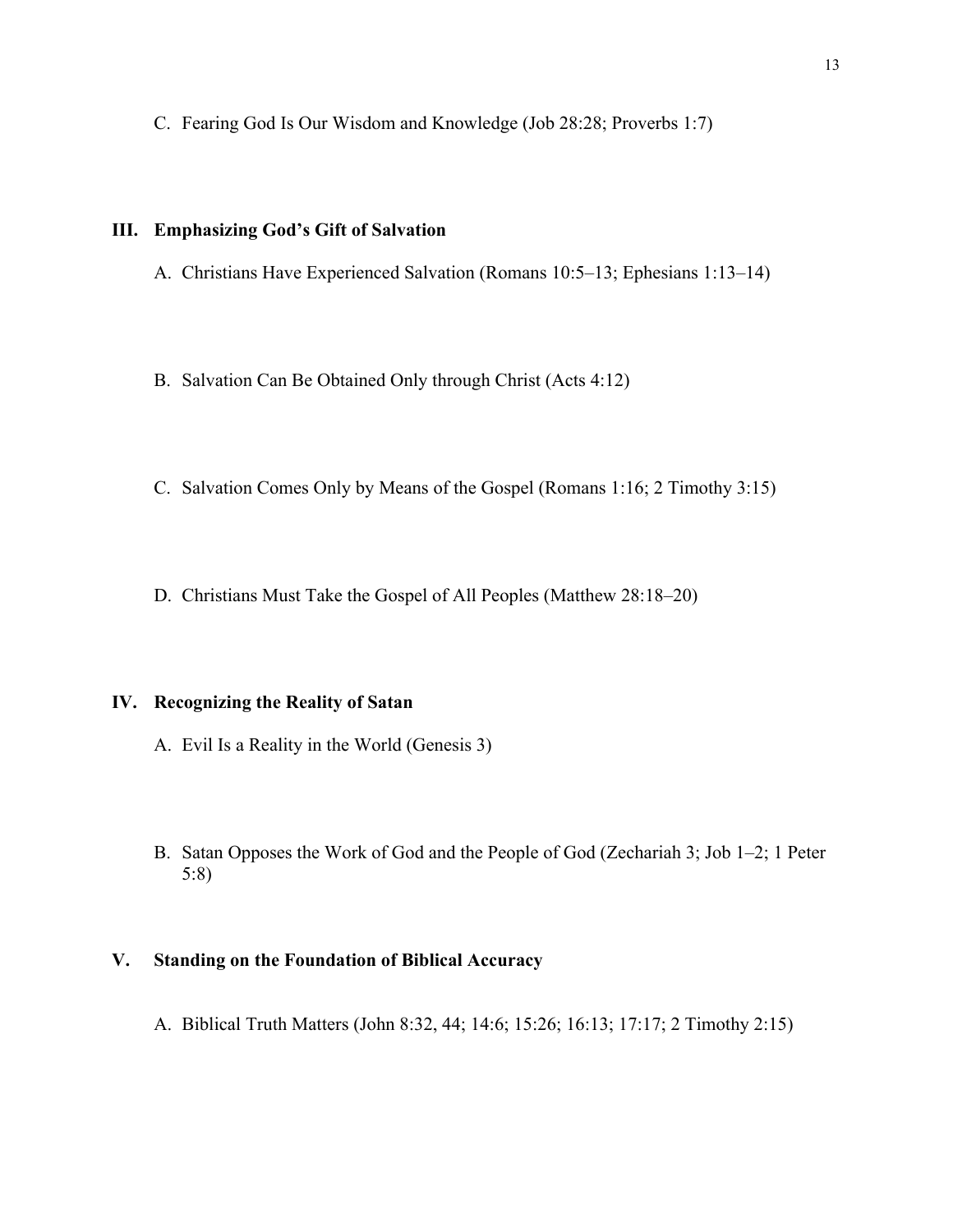- B. Biblical Inerrancy Matters (Psalm 119:160; Proverbs 30:5; 2 Timothy 3:16; 2 Peter 1:19–21; 1 Thessalonians 2:3; 1 John 4:6)
- C. Biblical Authority Matters (Matthew 28:18; Romans 6:17; 2 Thessalonians 3:14; 1 Peter 1:22–25)

Remember what we spoke about in our first session on this topic:<sup>6</sup>

- (1) the authority of the Lord *and* His written revelation,
- (2) the authority of the church *and* its "infallible pope(s)," and
- (3) the authority of human reason *and* its self-styled sovereignty.

## **Conclusion**

- A biblical view must arise out of Scripture.
- A biblical worldview must be lived, not just thought.
- A biblical worldview must actually change how we live.
- A biblical worldview must continue to be developed the longer we live.

<sup>6</sup> Pache, *The Inspiration and Authority of Scripture*, 132.